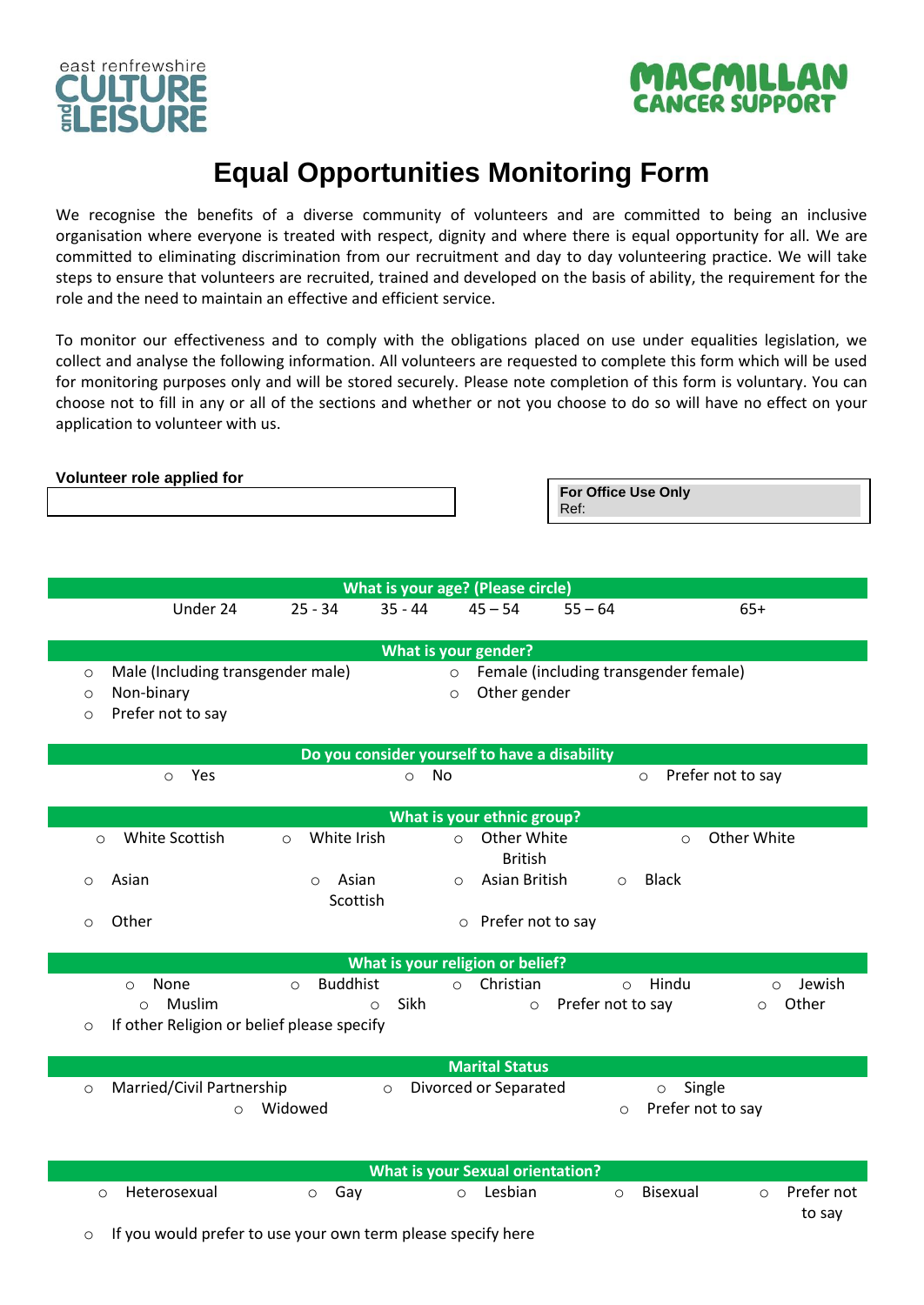



## **Data Protection Act 1998**

The data you provide is subject to the provisions of the Data Protection Act 1998/2003 and the General Data Protection Regulation (GDPR) 2016. By completing this form and returning it to us, whether electronically or by hand, you are giving your permission for us to process the data for equal opportunities monitoring purposes. This information will be held securely and confidentially and will only be used for the purposes of equal opportunities monitoring. All data will be treated as strictly confidential.

Signature: \_\_\_\_\_\_\_\_\_\_\_\_\_\_\_\_\_\_\_\_\_\_\_\_\_\_\_\_\_\_\_\_ Date: \_\_\_\_\_\_\_\_\_\_\_\_\_\_\_\_\_\_\_\_\_\_\_\_\_\_\_\_\_\_\_\_